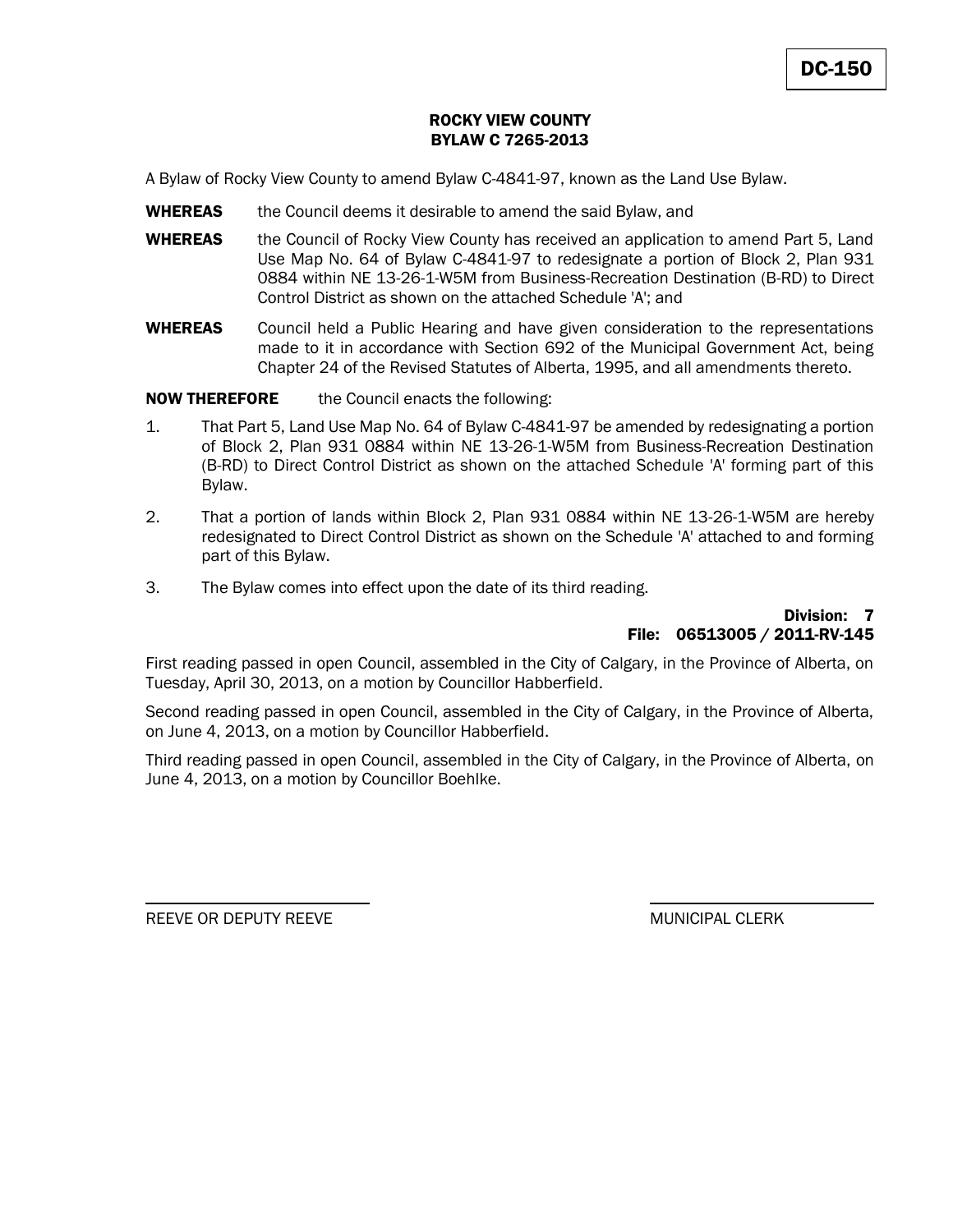# ROCKY VIEW COUNTY

# DIRECT CONTROL BYLAW C-7265-2013

That the regulations of this Direct Control District comprise:

- 1.0.0 General Regulations
- 2.0.0 Land Use Regulations
- 3.0.0 Development Regulations
- 4.0.0 Definitions

# 1.0.0 GENERAL REGULATIONS

- 1.1.0 For the purposes of this Bylaw, the boundaries and description of the Lands shall be more or less as indicated in Schedule "A" attached hereto and forming part hereof.
- 1.2.0 The Operative and Interpretative Clauses (Part One), General Administration (Part Two) and General Regulations (Part Three) as contained in the Land Use Bylaw C-4841-97 are applicable, unless otherwise stated in this Bylaw.
- 1.3.0 The Development Authority shall consider and decide on applications for Development Permits for all uses listed by this Bylaw provided the provisions of Sections 2 and 3 herein are completed in form and substance, satisfactory to the County.
- 1.4.0 The Development Authority shall be responsible for the issuance of Development Permit(s) for the Lands subject to this Bylaw.
- 1.5.0 At the time of subdivision or development of the Lands, the County may require the Owner to enter into an agreement pursuant to Section 62 of the Municipal Government Act.
- 1.6.0 All other requirements of this Bylaw have been satisfied to the satisfaction of the Development Authority.

# 2.0.0 LAND USE REGULATIONS

#### 2.1.0 Purpose and Intent

*The purpose and intent of this District is to provide for the development of land uses within the Balzac*  West Area Structure Plan, integrating existing development with new land uses while ensuring high *quality, attractive and aesthetically pleasing development fronting Queen Elizabeth II Highway.*

#### 2.2.0 List of Uses:

- 2.2.1 Signs
- 2.2.2 Data Centre
- 2.2.3 Office, as an accessory use to the Data Centre
- 2.2.4 Campground, Tourist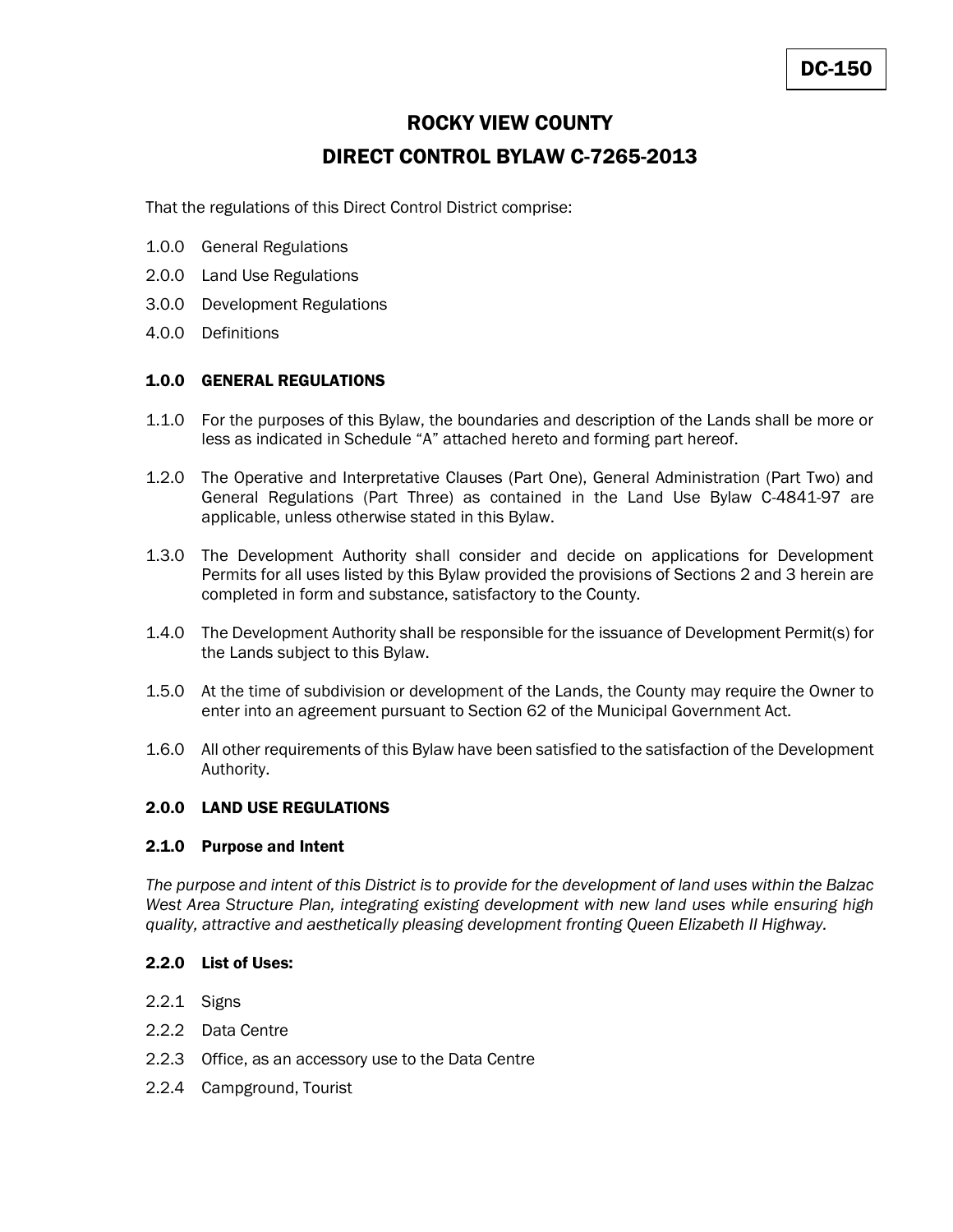# 2.2.5 Accessory Building

#### 2.3.0 Minimum & Maximum Requirements

- 2.3.1 Maximum Parcel size 1.63 ha. (4.03 ac.)
- 2.3.2 Maximum Building Height (principle building) 9.14 m (30 feet) (accessory building) 5 m (16.4 ft)
- 2.3.3 Maximum Building Height (accessory building) 5.5 m (18.04 feet)
- 2.3.4 Minimum Front Yard 6 m. (19.6 ft.) adjacent the easterly Service Road
- 2.3.5 Minimum Side Yard 6 m. (19.6 ft.) (North Side Yard 8 m (26.24 ft))
- 2.3.6 Minimum Rear Yard 6m. (19.6 ft.)
- 2.3.7 Maximum Area for Principal Building building footprint not to exceed 7,000 sq. m. (75, 347sq. ft.) with a combined floor area not exceeding 14,000 sq. m. (150,694.75 sq. ft.).
- 2.3.8 Maximum Area for Accessory Buildings not to exceed a combined area of 2,323 sq. m (25,000 sq. ft.).
- 2.3.9 The Maximum number of accessory buildings is two (2).

#### 2.4.0 Water Supply and Sewage Treatment

- 2.4.1 Potable water for all development on the site shall be provided by a piped source, licensed and approved for commercial use by the Government of Alberta, or hauled to the site and stored in cisterns, all as approved by the County and to the satisfaction of the County.
- 2.4.2 Disposal of wastewater shall be subject to all requirements of the Government of Alberta and all County approvals pursuant to this Bylaw to the satisfaction of the County.
- 2.4.3 A caveat regarding a Deferred Services Agreement is registered on the Lands, notifying the Owner or any future owners and all lessees of the requirement to connect to the County owned piped water and wastewater systems at their own cost when such services become available. This Agreement is to outline the location of existing services within the Lands, the operation and maintenance of these services, the requirements for their decommissioning once County Servicing becomes available, all to the satisfaction of the County.

#### 3.0.0 DEVELOPMENT REGULATIONS

- 3.1.0 No Development Permit for any use or *development* or *building* permit for any *building* shall be issued by the Development Authority and no *development* shall occur on the lands until:
	- 3.2.0 The Owner has received all necessary permits and/or approvals from Alberta Transportation, in accordance with the Public Highways Development Act and the Highway Development Control Regulation.
	- 3.2.1 The Owner has prepared a Stormwater Management Plan, addressing both on-site and off-site stormwater, completed by a qualified professional engineer licensed to practice in the Province of Alberta, that is satisfactory to the County, and which shows that the development will not negatively affect adjacent lands.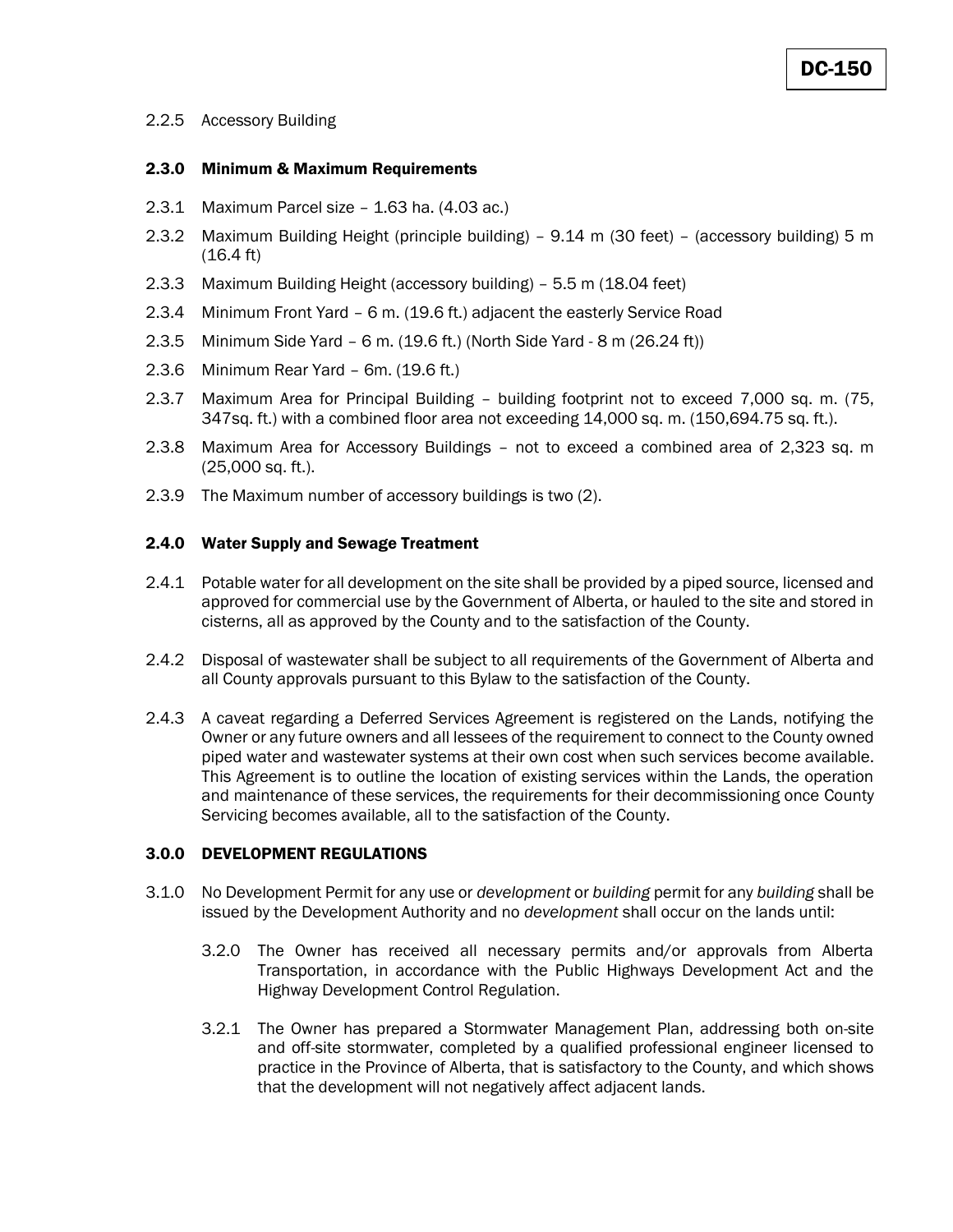- 3.2.2 An Emergency Response Plan has been prepared by the Owner and submitted to the satisfaction of the Fire Chief, and which Plan establishes, among other things, measures for chemical containment and remediation, storage of fuels and chemicals, soil contamination and fire suppression;
- 3.2.3 The Owner has prepared and submitted an overall Site Development Plan, which includes an illustration of the vehicular and pedestrian movement corridors, parking and loading facilities and all other facilities that are to be located on the site, to the satisfaction of the Development Authority.
- 3.2.4 The Owner has submitted a Construction Management Plan satisfactory to the County, which details amongst other items, erosion, dust and noise control measures during construction.
- 3.2.5 All other requirements of this Bylaw have been satisfied to the satisfaction of the Development Authority.

#### 3.3.0 Development and Building Standards

- 3.3.1 Landscaping
	- a) Landscaping shall be provided in accordance with a Landscape Plan to be submitted to the County upon application for a Development Permit. The Landscape Plan shall identify the location, type and extent of all hard and soft landscaping proposed for the lands, and shall require that a minimum of 15% of the lands within the Development Area be landscaped.
	- b) The Landscape Plan shall include methods to enhance the visual appeal of the development along the Queen Elizabeth II Highway corridor.
	- c) The Landscape Plan contemplated herein shall identify the location and extent of the landscaping areas, the plant material proposed and the methods of irrigation and maintenance of landscaped areas.
	- d) All plant materials shall be of a species capable of healthy growth in the County and shall conform to the standards of the Canadian Nursery Trades Association for nursery stock.
	- e) The quality and extent of landscaping established on site shall be the minimum standard to be maintained for the life of the development. Adequate means of irrigating any soft landscaping and maintaining both hard and soft landscaping shall be detailed in the Landscape Plan and shall not use potable water.
	- f) A landscaping strip of at least 4 meters shall be included along the northern (side) boundary, in order to reduce associated visual impacts at this aspect.
- 3.3.2 The design, character and appearance of any buildings, structures or signs proposed to be erected or located on the lands must be acceptable to the Development Authority having due regard to:
	- the compatibility with and the effect on adjacent properties and the surrounding rural area; and,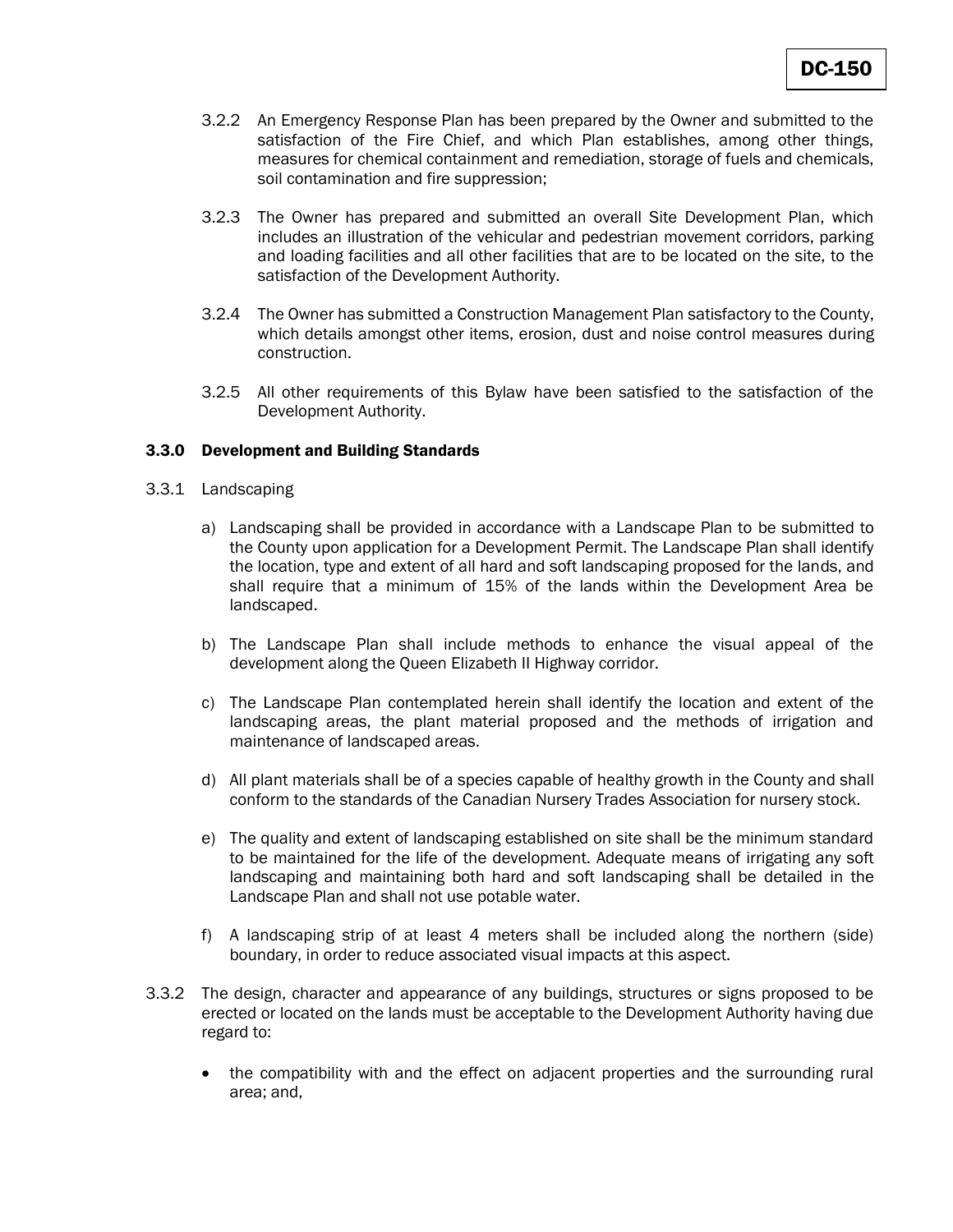- the visual enhancement of Queen Elizabeth II Highway as an important transportation corridor.
	- i. All buildings adjacent to Queen Elizabeth II Highway should be oriented to face the Highway.
	- ii. Parking facilities, for domestic vehicles, shall be provided for in accordance with the requirements of the Land Use Bylaw, except that parking shall be screened and/or integrated into building architecture and/or landscaped pursuant to 3.3.1 above. Parking shall not be permitted within any setback area.
	- iii. All parking and/or loading zones for these buildings shall be located at either the rear or the side of the proposed buildings; screened from Queen Elizabeth II Highway.
	- iv. Signage shall be considered concurrently with a Development Permit application and may be integrated into building architecture and shall be consistent with the overall development theme.

#### 3.4.0 Performance Standards

a) Fire Protection - Fire protection measures shall be provided as may be required by the County and included in a Development Permit.

# 4.0.0 DEFINITIONS

Definitions have the same meaning as the Land Use Bylaw C-4841-97, unless otherwise noted.

4.1.0 *"Data Centre"* means a building used to store computer systems and associated components for the storage of data.